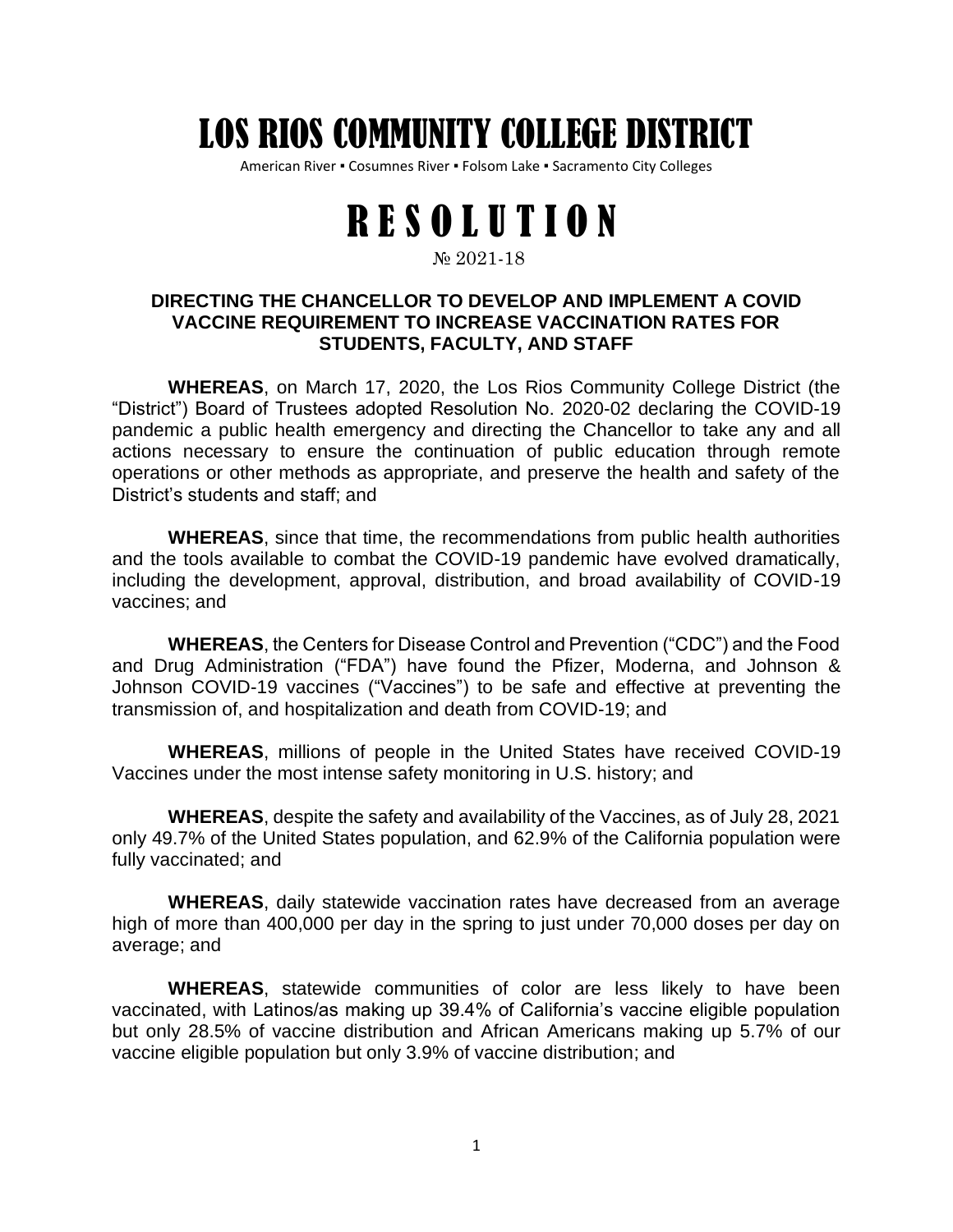**WHEREAS**, the first case of the more transmissible COVID-19 Delta Variant was identified in December of 2020, and the strain quickly became the dominant strain of the virus in the United States, causing more than 80% of new United States COVID-19 cases by the end of July 2021 (according to CDC estimates); and

**WHEREAS**, people who have not been vaccinated against COVID-19 are most at risk of infection, adverse health consequences, and further spreading COVID-19, including the highly transmissible Delta Variant, to friends, family, colleagues, and the community at large; and

**WHEREAS**, the overwhelming majority of serious illness, hospitalizations, and death resulting from COVID-19, including the Delta Variant, are among the unvaccinated; and

**WHEREAS**, both public and private employers and colleges and universities across the country have imposed vaccine requirements for employees and students to protect their workforces and educational communities from the continued spread of COVID-19; and

**WHEREAS**, the University of California recently imposed a COVID-19 vaccine requirement for employees, students, and others accessing University facilities and programs, effective for the Fall 2021 term; and

**WHEREAS**, on July 26, 2021, the State of California announced that it will require all state workers and workers in health care and high-risk congregate settings to either show proof of full vaccination or be subject to strict COVID-19 mitigation protocols, including testing at least once per week, and encouraged all local government and other employers to adopt a similar protocol; and

**WHEREAS**, on July 27, 2021, the California State University system announced that it will require faculty, staff and students who are accessing campus facilities at any university location to be immunized against COVID-19; and

**WHEREAS**, on July 27, 2021, the California Community Colleges Chancellor's Office urged all local community college districts to exercise their authority to adopt vaccination requirements with flexibility where vaccines are not possible due to medical conditions or sincerely held religious beliefs; and

**WHEREAS**, on July 29, 2021, President Biden announced that all federal employees will be required to be vaccinated against COVID-19 or face repeated testing mandates in response to the spread of the Delta Variant; and

**WHEREAS**, the District Board of Trustees continues to prioritize the health and safety of its students, employees, and educational community and the preservation of lives in the Greater Sacramento region as the COVID-19 public health emergency continues to unfold; and